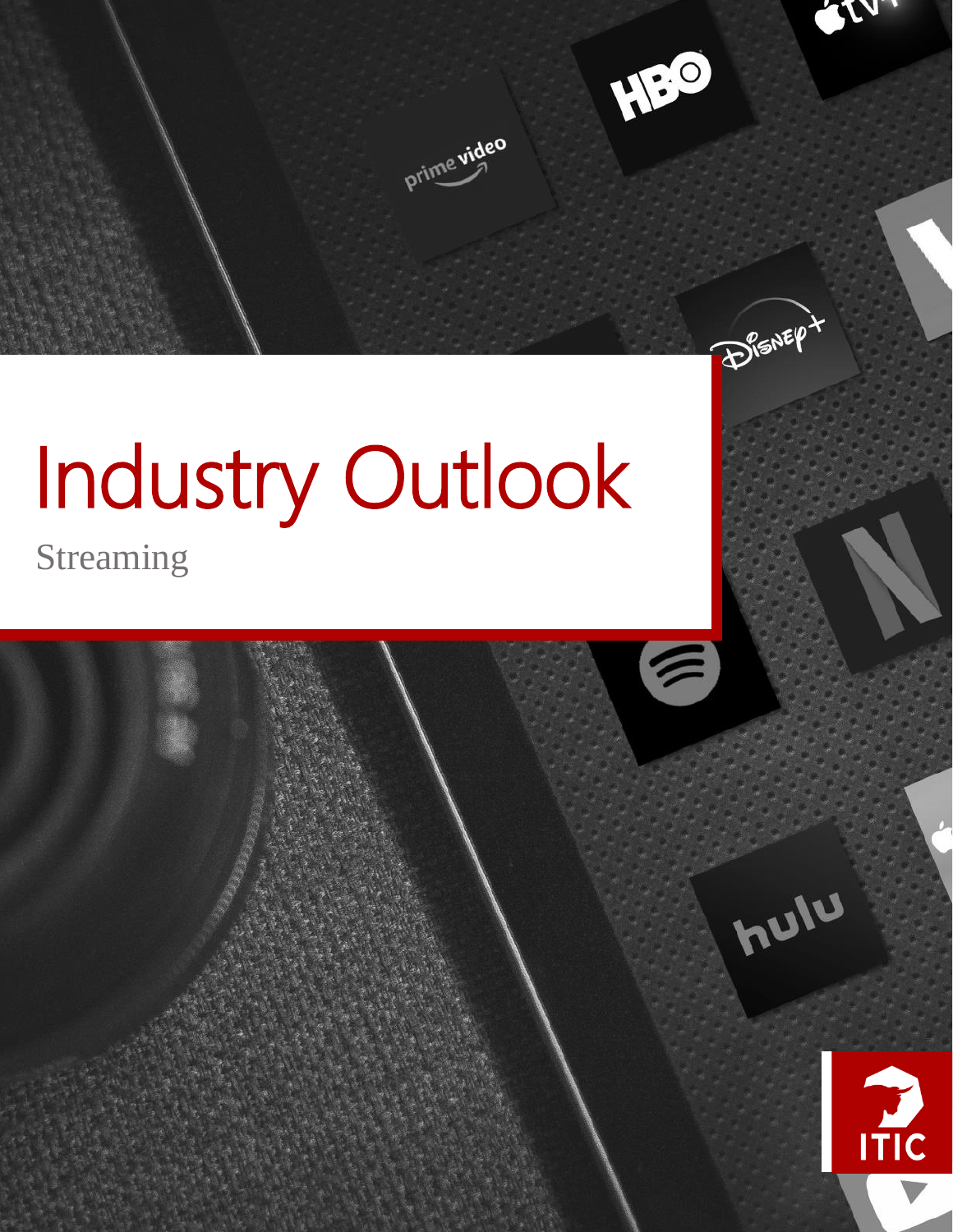

1

# **The Industry Outlook Team**

*Streaming*



*Project Manager & Analyst Project Supervisor*



*Tomás Castro Fernando Rangel*



*Afonso Machado Analyst*



*João Matos Analyst*



*Rúben José Analyst*



*Maria Veiga Analyst*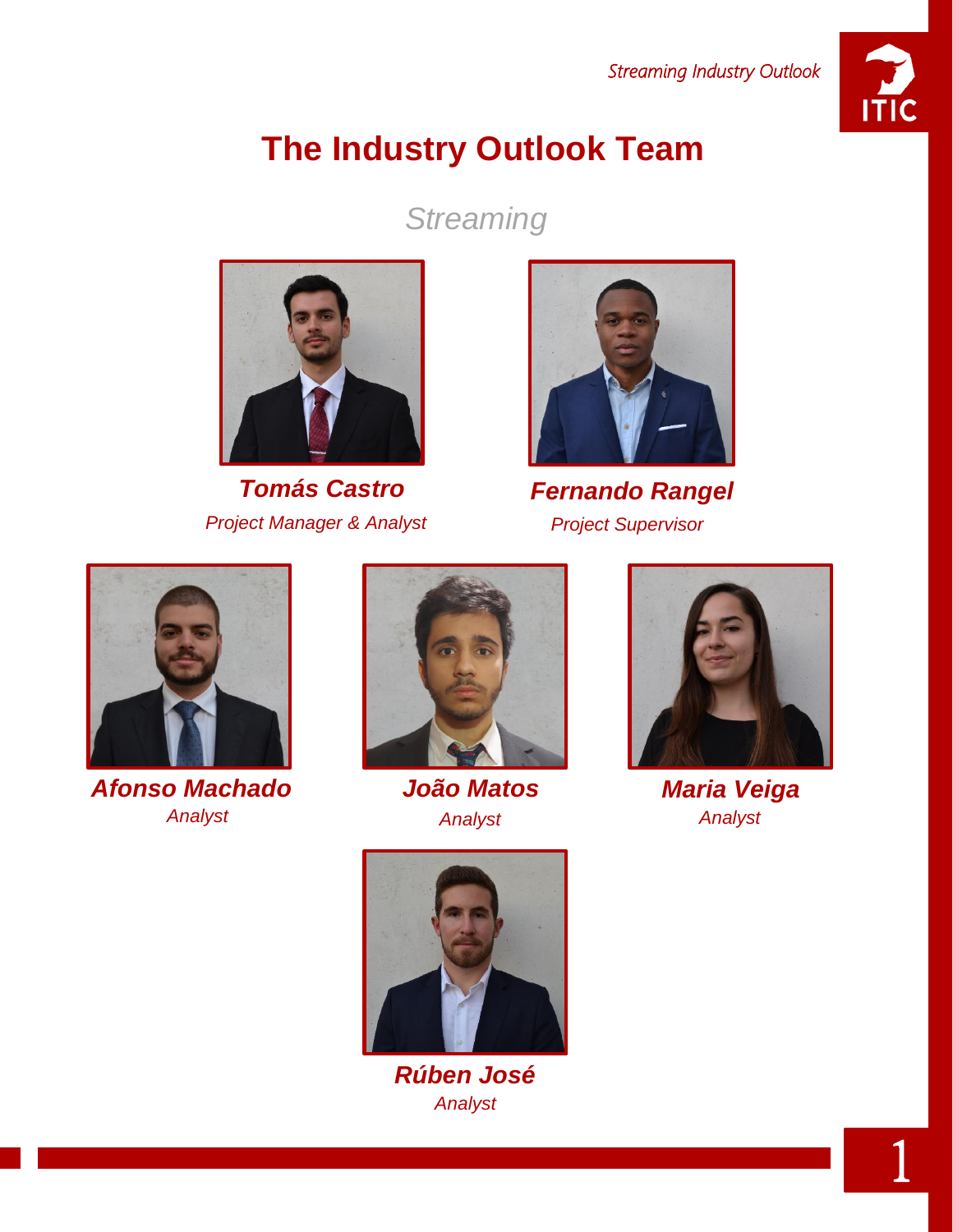

# **Table of Contents**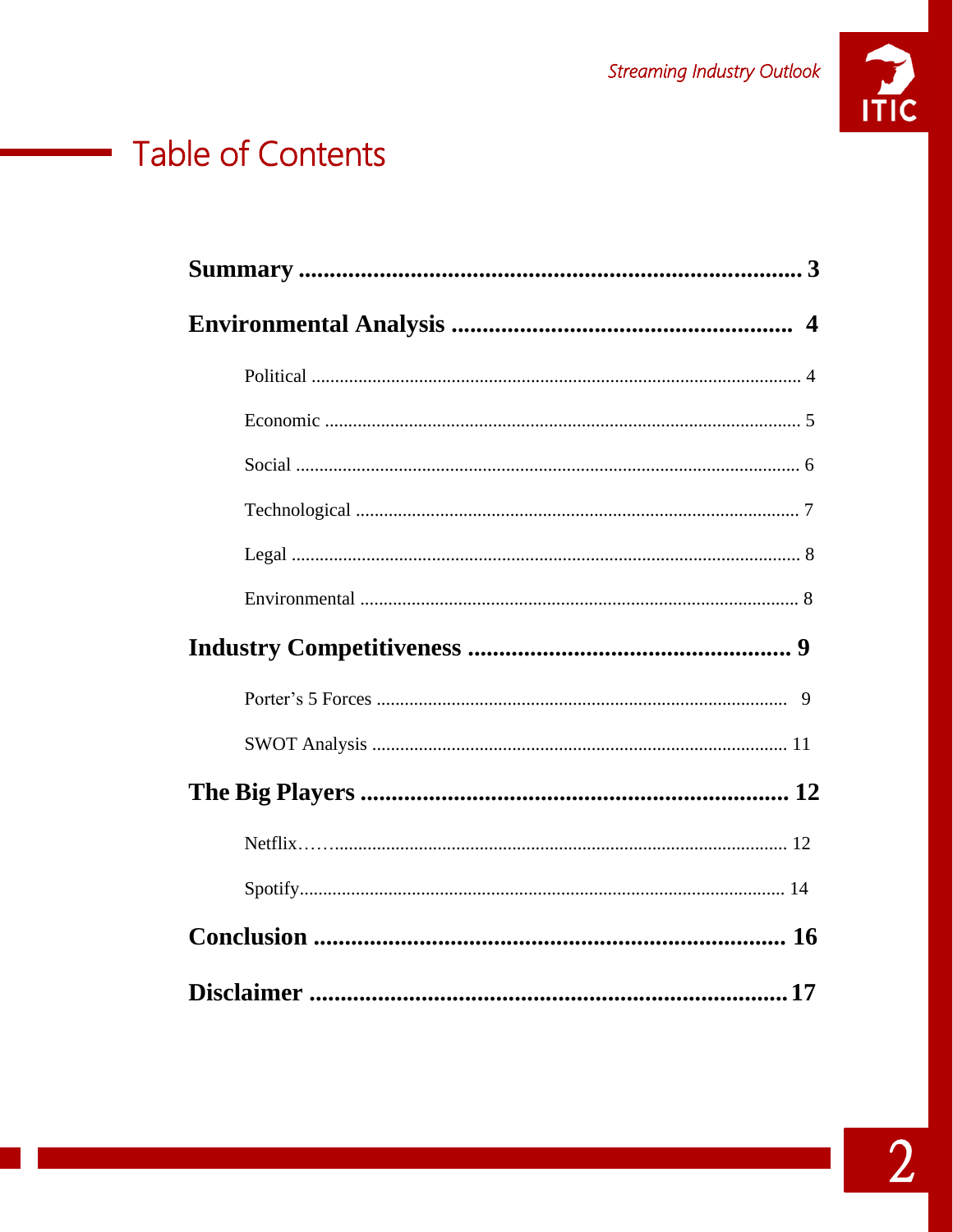

# **Summary**

The streaming industry is composed of companies that provide services that facilitate the streaming of movies, series, music, live streams, and games. This is an industry that has gained an increasingly important role in people's day-to-day lives, especially in recent years with the boom of the digital area.

This industry has seen exponential growth in recent years and is currently valued at about \$419.03 billion. Having big main players in the space such as, Netflix, Youtuber, Hulu, and Twitch to name a few.

Even so, this industry faces some challenges and difficulties that will be touched on in the report.

Therefore, with this edition of the Industry Outlook, we aim to provide highquality and accurate data for this industry, which has a high potential for expansion in the coming years and decades, especially with the increasing technological advancement constantly taking place which contributes to the further development of the space.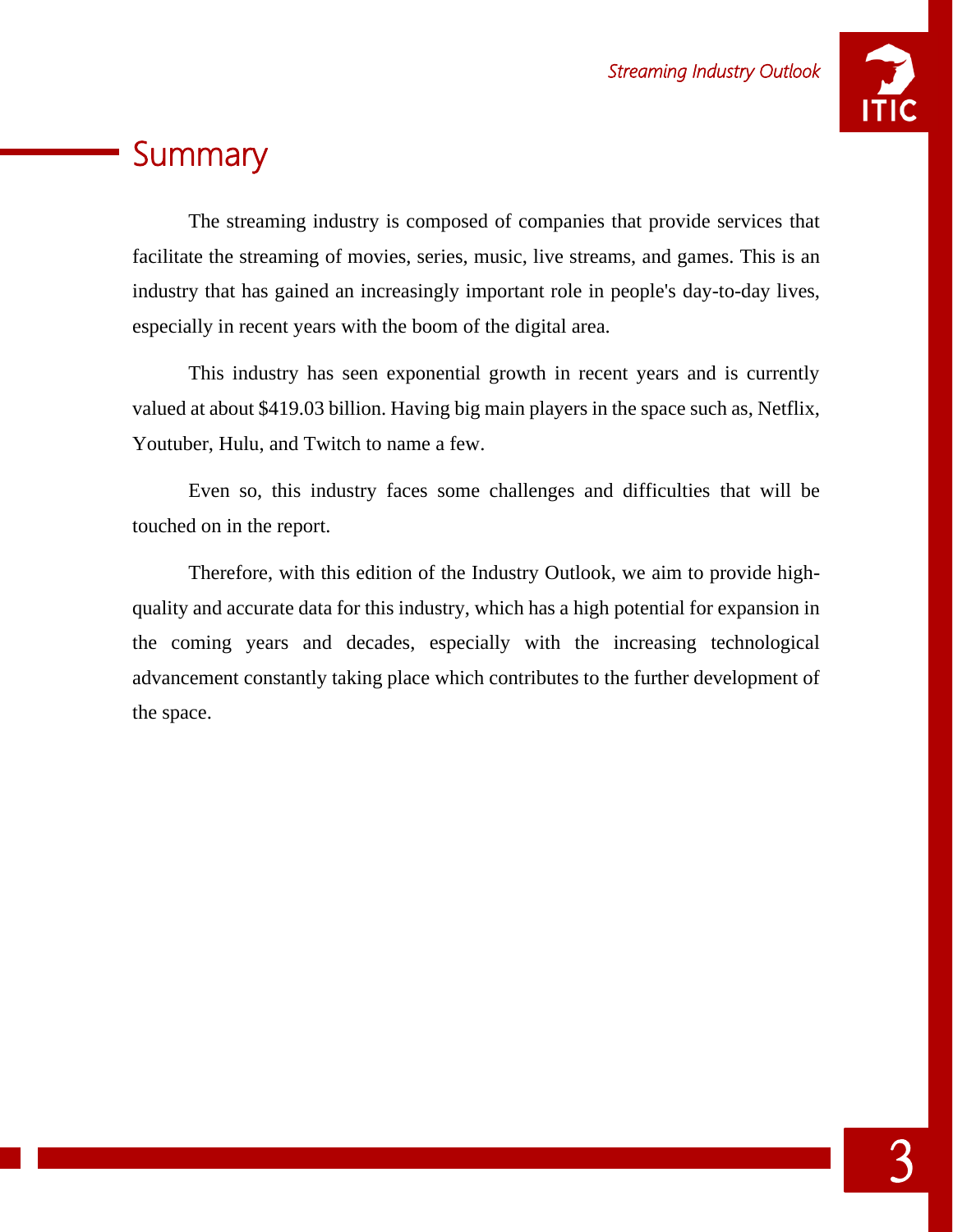

# Environmental Analysis

## **Political Factors**

|                           | <b>Political</b>  |                  |
|---------------------------|-------------------|------------------|
|                           | <b>Censorship</b> | <b>Sanctions</b> |
| <b>Duration of Impact</b> | Long Term         | Long Term        |
| <b>Type of change</b>     | Negative          | Negative         |
| The factor's rate         | Increasing        | Increasing       |
| Importance                | Crucial           | Important        |

Regarding the political factors, the streaming industry currently faces two main factors which are censorship and sanctions. In order for companies within this industry to operate in foreign land, they must comply with the rules and regulations that are asked of the country in particular. For example, it is very common for companies like Netflix and Hulu to cut out certain parts of a movie, tv show, or even completely remove them in order to appease high authority figueres of the country, that is why the media catalog of companies in the industry tend to vary country to country. An example of the censorship is seen in Saudi Arabia with Netflix. The government of that country had requested Netflix to take down an episode of a comedy show because it had criticized the Crown Prince and the country's involvement in the war in Yemen. With that in mind, this factor is an important one for many companies in the industry to be aware of in order to conduct business in foreign land where there are different cultures, values, religions, and etc.

The 2<sup>nd</sup> factor is sanctions, which is being seen now with Russia. Many companies are withdrawing their conduct of business from that country due to the actions of Putin. The prevalence of sanctions can increase as tensions rise globally. It is important for streaming companies to be up to date with the political stability of a country before entering, to avoid having to withdraw themselves which can be costly.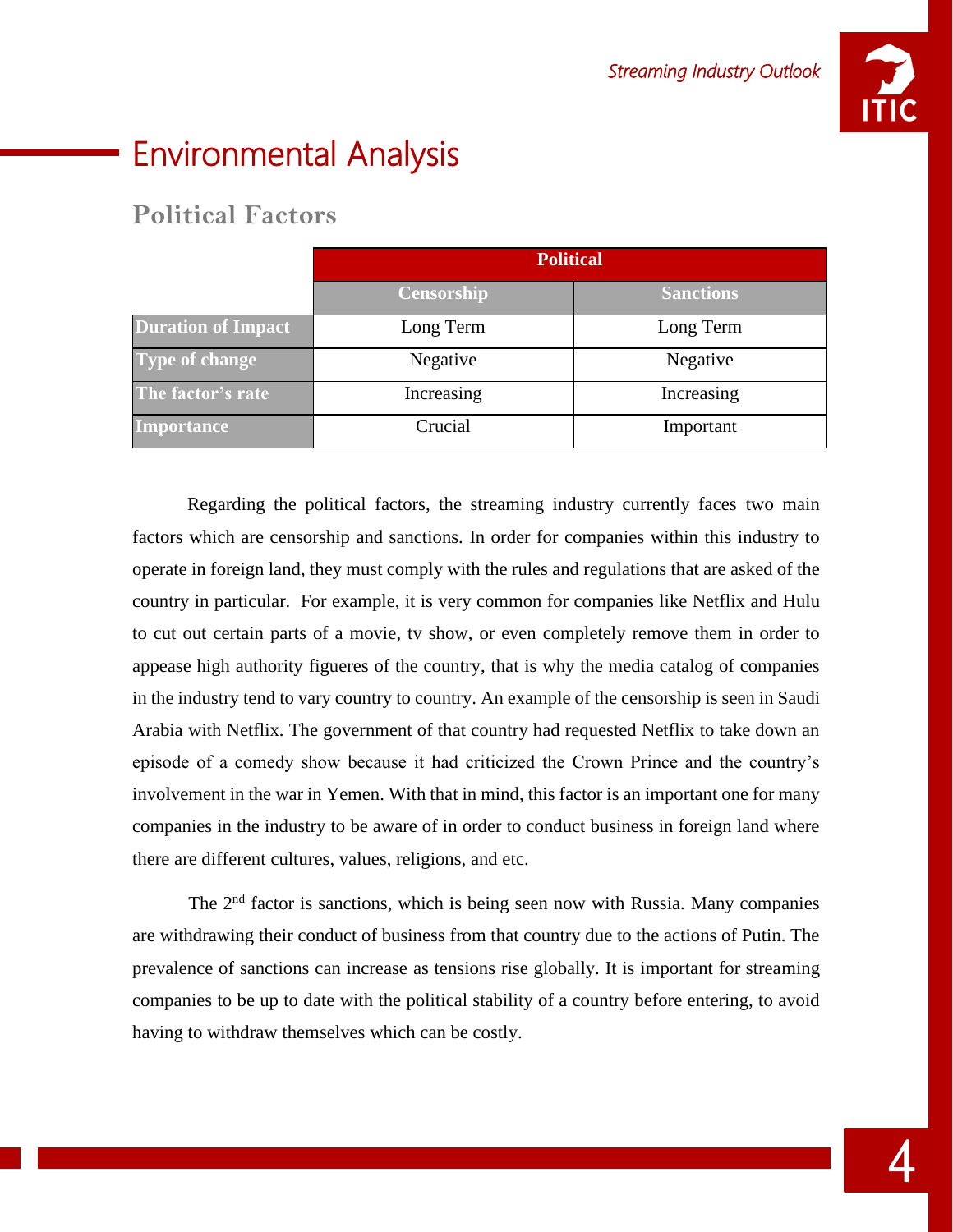

|                           | <b>Economic</b>              |                          |
|---------------------------|------------------------------|--------------------------|
|                           | <b>Foreign Exchange Rate</b> | <b>Consumer Spending</b> |
| <b>Duration of Impact</b> | Long Term                    | Long Term                |
| <b>Type of change</b>     | Neutral                      | Positive                 |
| The factor's rate         | Increasing                   | Increasing               |
| <b>Importance</b>         | Important                    | Critical                 |

## **Economic Factors**

Regarding the economic factors, foreign exchange rates and consumer spending are two important factors for companies within this industry. Firstly, many streaming companies provide their services globally, therefore they are affected by the exchange rate. With that, companies must be aware of the stability of a currency in a specific country before providing their services or else they may lose profits due to the fluctuations in foreign exchange rates. This factor is one to be aware of more and more due to the rise in globalization and international business.

Secondly, consumer spending in a country is a crucial indicator to look at which affects the industry. Many of the top streaming companies tend to have a monthly subscription payment model. In countries where consumer spending is low, these subscriptions may be seen as pricey to the common person and this is something that companies should take into account before providing a service to a certain country. Therefore, companies can use this as a positive opportunity to target consumer markets in countries such as USA, Japan, and Germany where a good portion of the population have disposable income for consumption and even target countries with rising consumer spending such as the Philippines, whose consumer market is expected to grow in the coming years.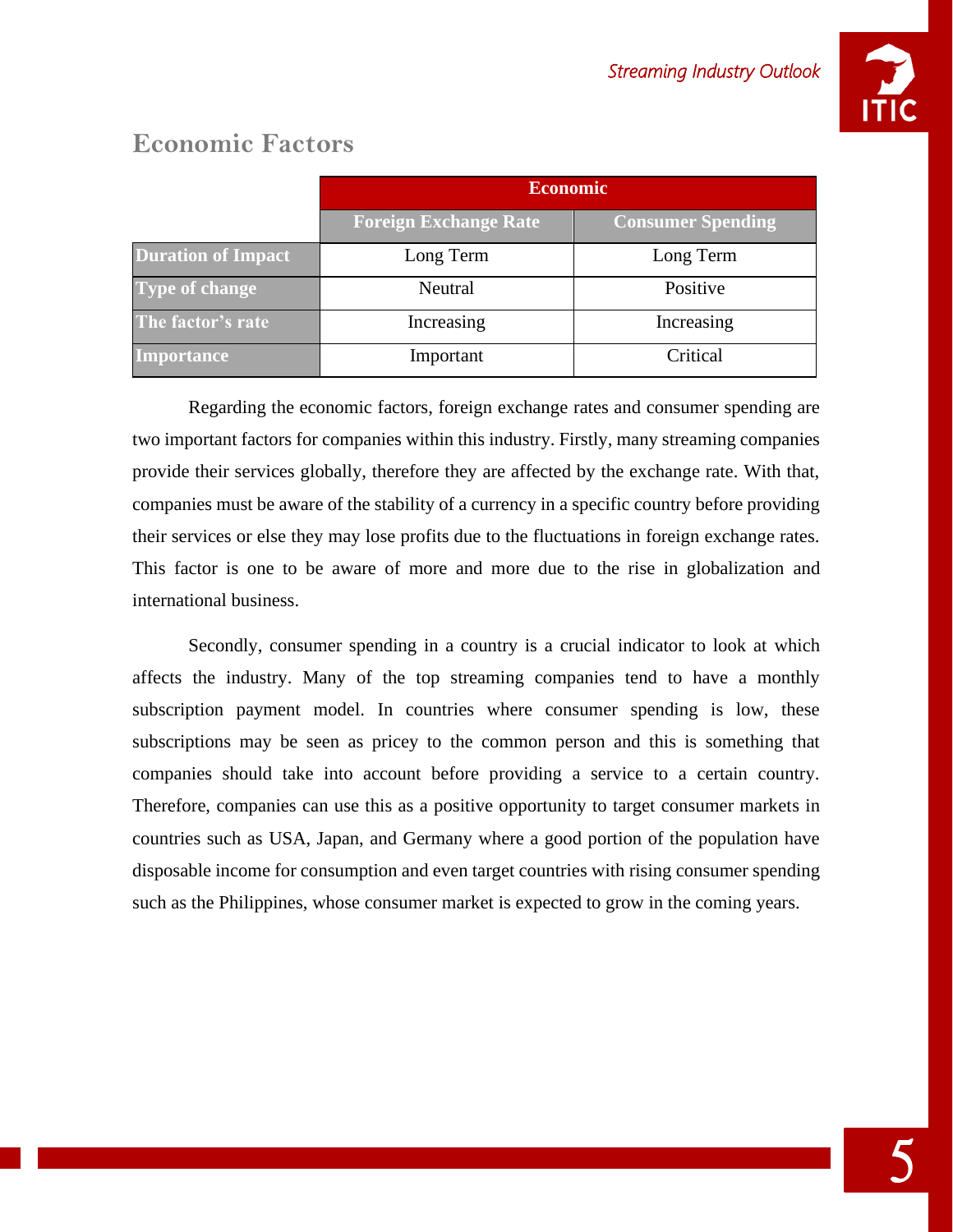

## **Social Factors**

|                           | <b>Social</b>   |                 |
|---------------------------|-----------------|-----------------|
|                           | <b>Adoption</b> | <b>E-Sports</b> |
| <b>Duration of Impact</b> | Medium Term     | Medium Term     |
| Type of change            | Positive        | Positive        |
| The factor's rate         | Increasing      | Increasing      |
| <b>Importance</b>         | Critical        | Important       |

Regarding social factors, the demand for streaming services is increasing more and more each year. The demand for these services skyrocketed during the peak of the pandemic which served as an opportunity for the industry, as many lockdown restrictions had been imposed by countries worldwide causing cinemas, live sports events, and many other sources of entertainment to be closed whilst the public mainly stayed at home. Due to this, many turned to online streaming as a form to keep themselves entertained whilst being at home, which further increased the adoption of streaming.

In addition, during this period, e-sports started becoming more prevalent. With the rise of competitive gaming, came streaming from the gamers which were also seen as entertainment for many. Just the gaming and e-sports streaming industry alone could reach \$3.5 billion by 2025, this serves as an important rising opportunity for the industry. China as of now is one of the leaders in the e-sports sector which can be good market for streaming companies to target.

Furthermore, considering that the e-sports audience is growing and predominantly composed of males belonging to the younger generation, it is possible that the growing interest from this demographic in e-sports streaming could take away from other types of streaming such as the traditional movies and tv shows.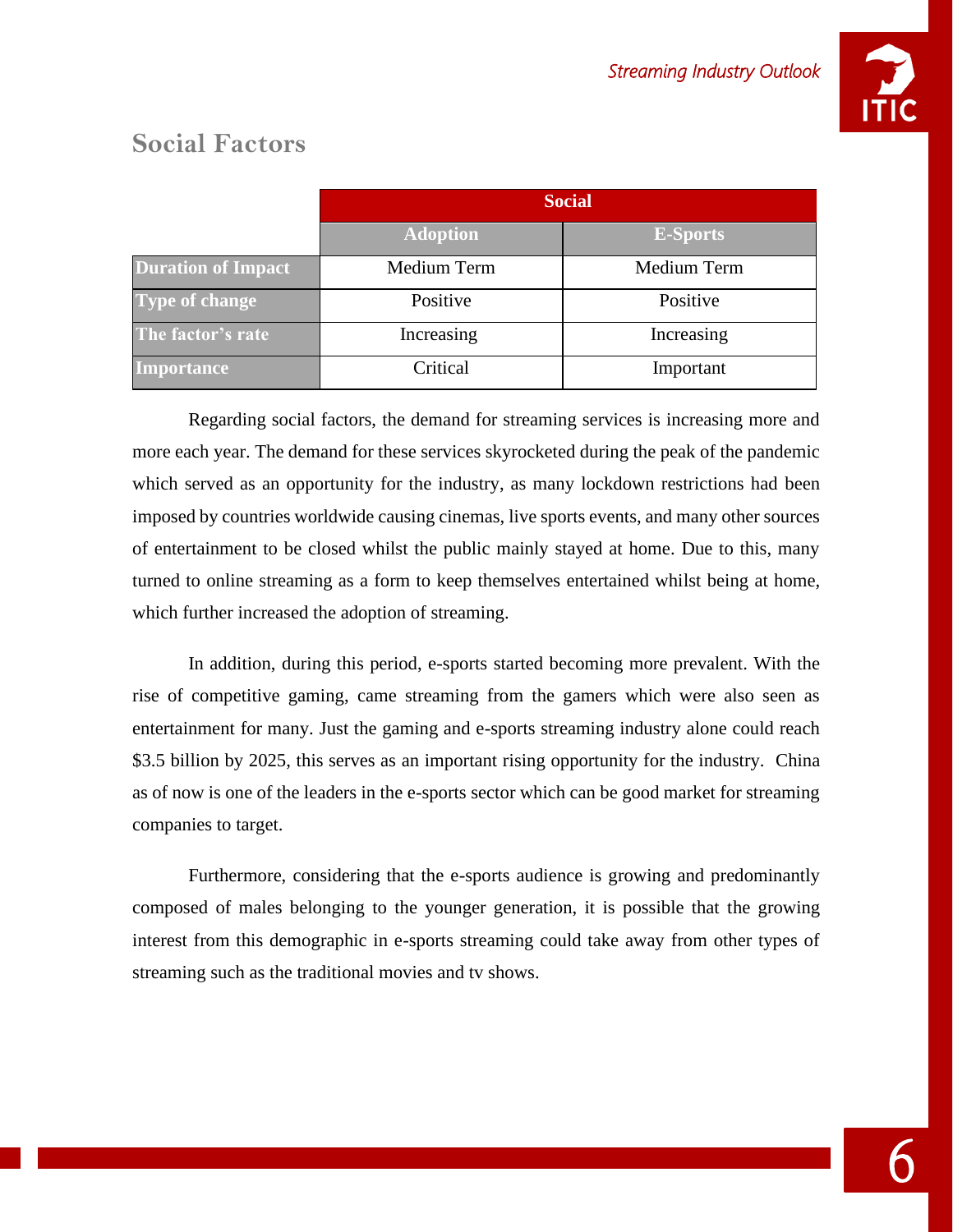

|                           | <b>Technological</b>      |                   |                        |
|---------------------------|---------------------------|-------------------|------------------------|
|                           | <b>High-Quality Audio</b> | <b>High-Speed</b> | <b>Augmented and</b>   |
|                           | and Videos                | <b>Internet</b>   | <b>Virtual Reality</b> |
| <b>Duration of Impact</b> | Long Term                 | Long Term         | Long Term              |
| <b>Type of change</b>     | Positive                  | Positive          | Positive               |
| The factor's rate         | Increasing                | Increasing        | Increasing             |
| Importance                | Critical                  | Critical          | Critical               |

## **Technological Factors**

With the rising demand for streaming services, technological advancements go hand in hand in order to meet customers' needs and enhance the streaming experience. With that, two technological factors that are crucial in this space are high-quality videos, audio, and high-speed internet which all go together. With the advancement in technology, we see each decade video graphics and resolution constantly improving. This advancement that takes place improves the quality of services in the industry. However, with high-quality streaming, good internet is required to fully enjoy the streaming experience, therefore advancements in tech such as 5G and being more accessible are also very beneficial for the industry.

In addition, these advancements tend to aim to provide users with a real as can be experience, from gaming, watching a movie and so on. This is becoming more and more possible with the use of augmented and virtual reality. These gadgets present a big opportunity for companies within the industry since it has the potential to revolutionize the services which are currently offered, especially with the rising concept of the Metaverse. Currently these gadgets are slowly being implemented, companies like NVIDIA have started providing "Streaming for Extended Reality" services. However, at the moment we are very early on and there is still much room for development.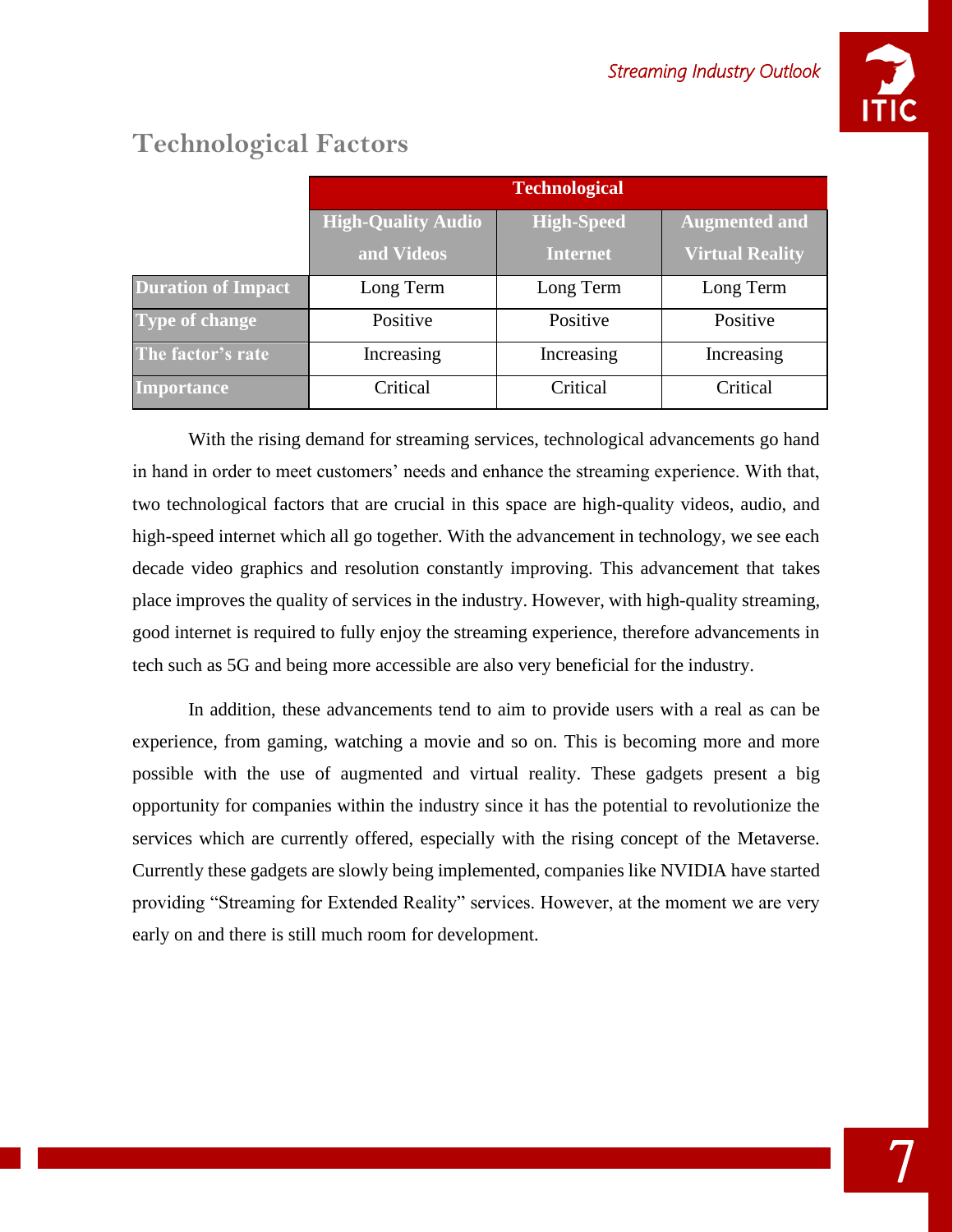

## **Legal Factors**

|                           | <b>Legal</b> |                       |
|---------------------------|--------------|-----------------------|
|                           | Copyright    | <b>Digital Piracy</b> |
| <b>Duration of Impact</b> | Long Term    | Long Term             |
| <b>Type of change</b>     | Positive     | Positive              |
| The factor's rate         | Increasing   | Increasing            |
| <b>Importance</b>         | Critical     | Important             |

The main two legal factors for the industry are Copyright and pirating. Before entering a country, companies must be aware if or not there are copyright infringement protection systems put in place. Due to many developing companies lacking e-commerce laws, it is difficult for many companies in the industry that provide these kinds of services to enter those countries because of fears of being their intellectual properties being misused and digitally pirated which are threats to the industry.

## **Environmental Factors**

|                           | <b>Environmental</b> |
|---------------------------|----------------------|
|                           | <b>Clean Energy</b>  |
| <b>Duration of Impact</b> | Long term            |
| <b>Type of change</b>     | Neutral              |
| The factor's rate         | Increasing           |
| Importance                | Important            |

Streaming requires a lot of energy, from countless servers, clouds, internet, and etc. which all require to be powered. Quite a few companies in the streaming industry such as Netflix have had backlash over the massive carbon footprint that they leave. Because of this, streaming companies must be aware of their carbon footprint and alternative ways to combat through the use of clean energy such as using more renewable energy.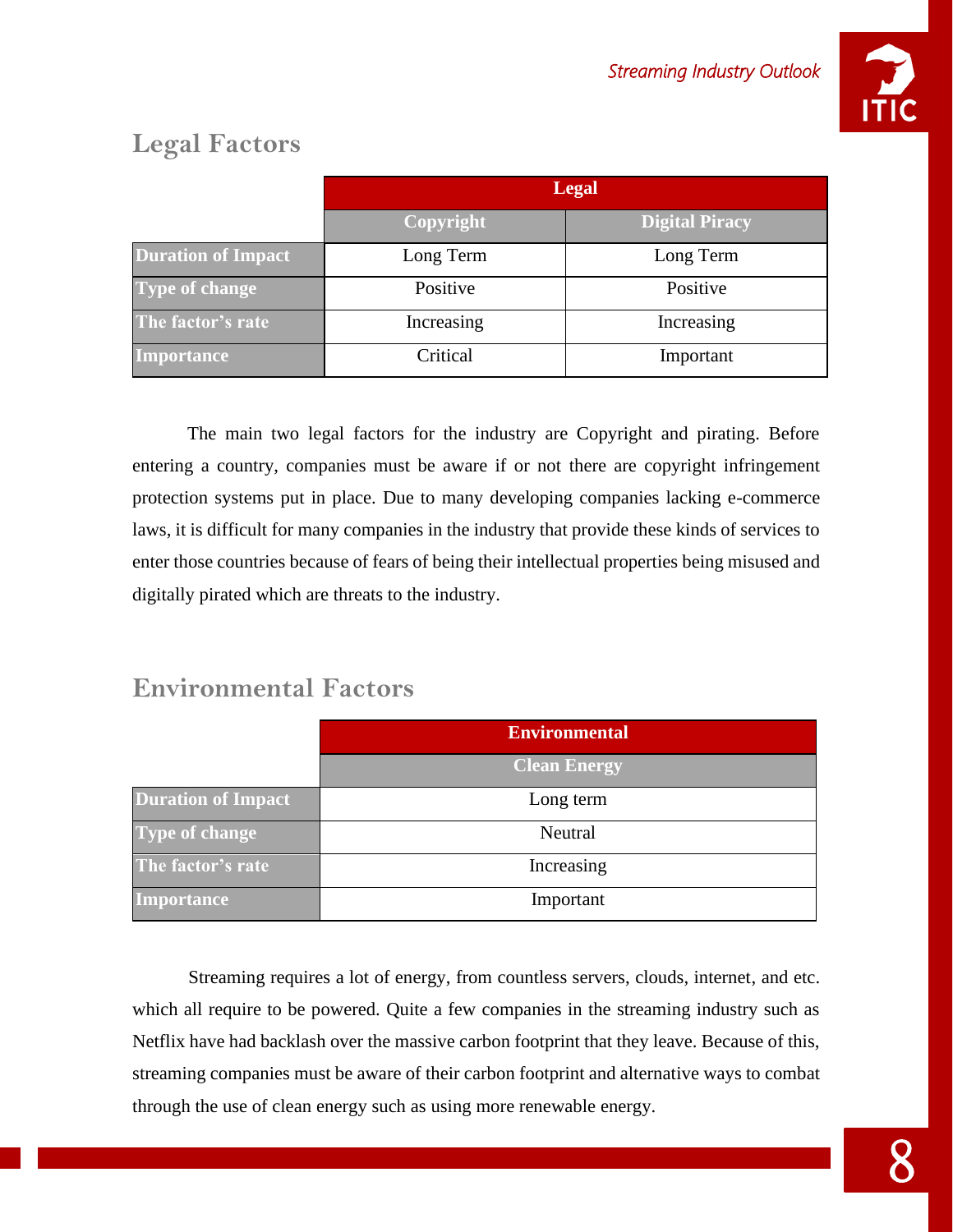

# Industry Competitiveness

## **Porter's 5 Forces**

#### **The Threat of New Entrants:**

- Strong competitive force.
- Barriers to entry are high for a new entrant that does not already produce their video content. Although, for the players that already are placed in the media and entertainment industry, the barriers are very low.
- The business model of streaming companies based on subscriptions is very simple to replicate and implement.
- There are so many companies in the media and entertainment industry with a fan base client that can easily be able to launch a streaming service with their new content and already have their loyal clients to use the service.

#### **Bargaining Power of Suppliers:**

- Moderate competitive force.
- There are a few numbers of entities that produce media and entertainment content.
- Obtaining a contract or acquiring licenses to distribute content involves negotiation on pricing, where the suppliers have an edge.
- Most of the streaming companies produce their content, although they need to contract a producing team. Still, they can cut some costs on contracts or licenses with cinemas or other companies of the media industry.

#### **Bargaining Power of Buyers:**

- Strong competitive force.
- The continuous growth of streaming services that have been launched.
- There are not contracts that can retain customers to one streaming service. Most of the subscriptions are monthly based, which allows the client to cancel the service at any time.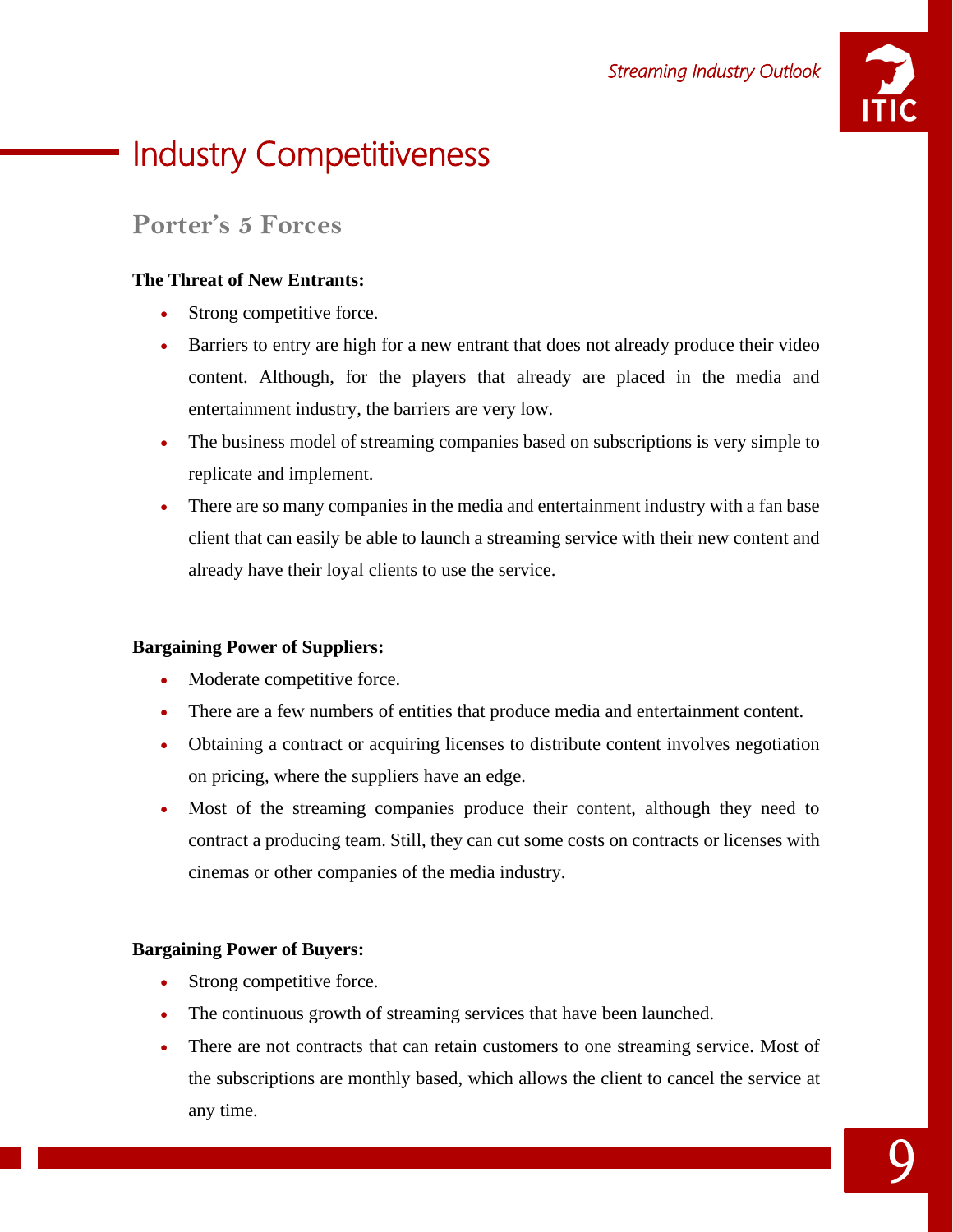

10

• Easiness in the way clients can subscribe or cancel the service with any of the streaming companies in the market.

#### **The Threat of Substitute products:**

- Moderate/Weak competitive force.
- The streaming industry faces competition from various entertainment products like tv shows, cinema, and other types of online platforms like YouTube, Instagram, and other social media networks.
- According to some studies, traditional broadcasting television is on the decline, especially among young adults that are switching broadcasting television for a subscription of streaming services.
- With the decline of all the most common entertainment industries, online streaming platforms are the future of the entertainment industry due to convenience and customer satisfaction.

#### **Competitive Rivalry within the Industry:**

- Strong competitive force.
- There are many competitors in this industry and with that, they fight for their customers by offering affordable prices.
- All competitors have a range of original as well as popular content to set them apart and need to constantly add new quality content to remain in the market.
- Many relatively new online streaming platforms are removing the most popular content from another rival to show on their platforms, increasing the competition in the industry.
- Some of these streaming companies, beyond offering the streaming service, complement subscription customers with some additional services.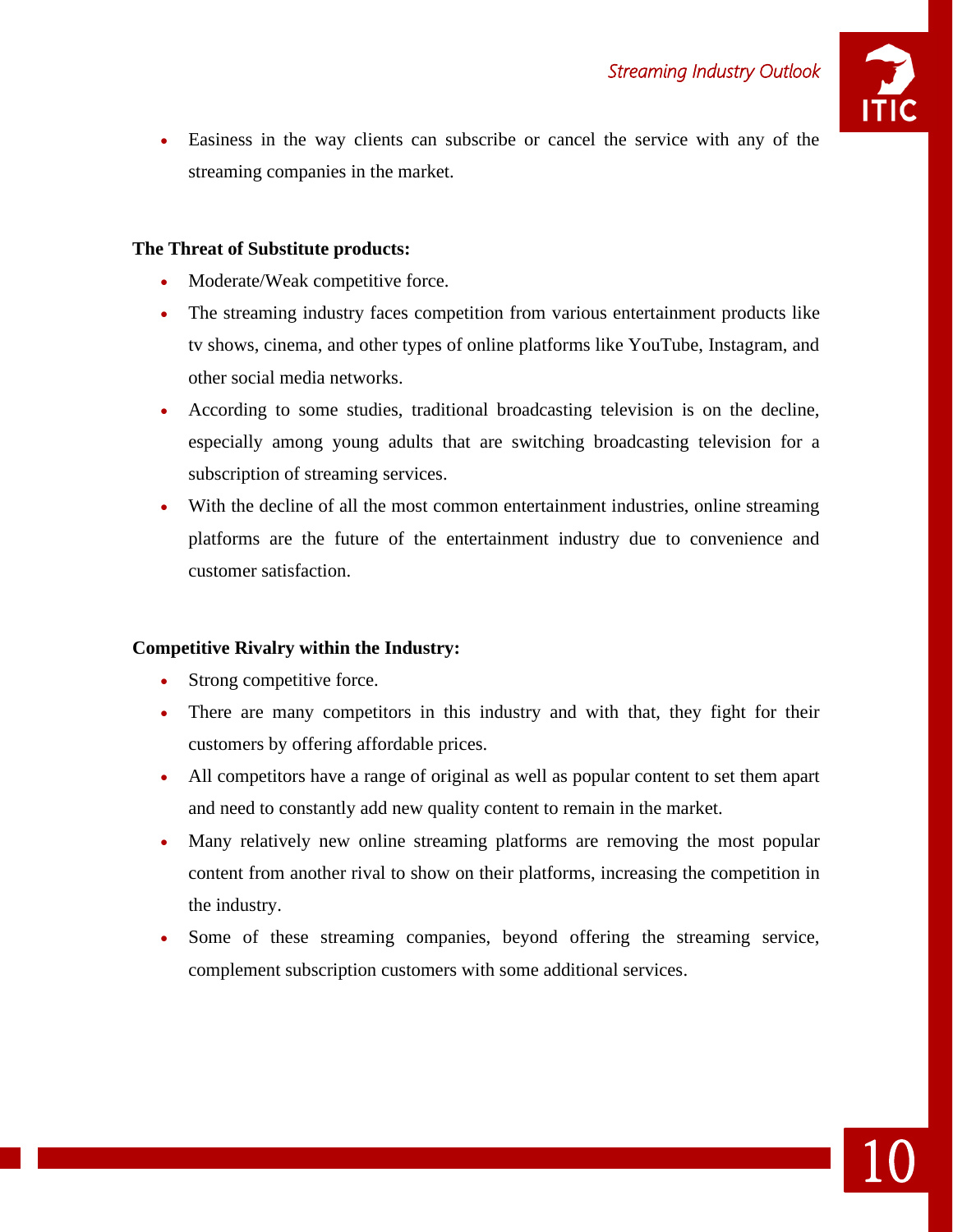

## **SWOT Analysis**

| <b>Strengths</b>                                                                                                        | <b>Weaknesses</b>                                                         |
|-------------------------------------------------------------------------------------------------------------------------|---------------------------------------------------------------------------|
| <b>S1</b> : Increasing Demand, during pandemic<br>$(+75%)$ and on future (CAGR = 12.1%, 2022 to<br>2028)                | <b>W1:</b> Maximum shares on mature markets<br>(North America and Europe) |
|                                                                                                                         | <b>W2:</b> Internet dependency                                            |
| <b>S2:</b> Diversified and Original content (TV<br>shows, movies, video games, live news, video<br>communication, etc.) | W3: Lack of community support                                             |
| <b>S3:</b> Considered a medium influence media                                                                          | <b>W4:</b> Weak monetization (Eg. Gaming)                                 |
| S4: Organisation Partnership (Eg. National<br>Football League)                                                          | <b>W5:</b> Different local content availability                           |
| <b>S5:</b> Services adapted to consumer needs (Eg.<br>Pay as you watch services & Live and on-<br>demand Content)       |                                                                           |
| <b>S6:</b> Growing OTT platforms                                                                                        |                                                                           |
| S7:<br>Commodity and quality features<br>development (Eg. Cloud, rather than on-<br>premises)                           |                                                                           |
| <b>Opportunities</b>                                                                                                    | Threats                                                                   |
| <b>O1:</b><br>and<br>speed<br>Internet connection                                                                       | <b>T1:</b> Cyber Risk                                                     |
| improvements (Eg. 5G)                                                                                                   | <b>T2:</b> Privacy protection                                             |
| <b>O2:</b> AI improvements (Eg. Distributing<br>data)                                                                   | <b>T3:</b> Controversial content                                          |
| <b>O3:</b> Regulation to protect content creators                                                                       | <b>T4:</b> Unstable and poor internet connection                          |
| <b>O4:</b> Smart devices growth (Eg. smart TV)                                                                          | T5: End of Work from home                                                 |
| <b>O5:</b><br>Growing<br>in-home<br>interest<br>in<br>entertainment                                                     |                                                                           |
| <b>O6:</b> New market growth (Eg. Africa and Latin<br>America)                                                          |                                                                           |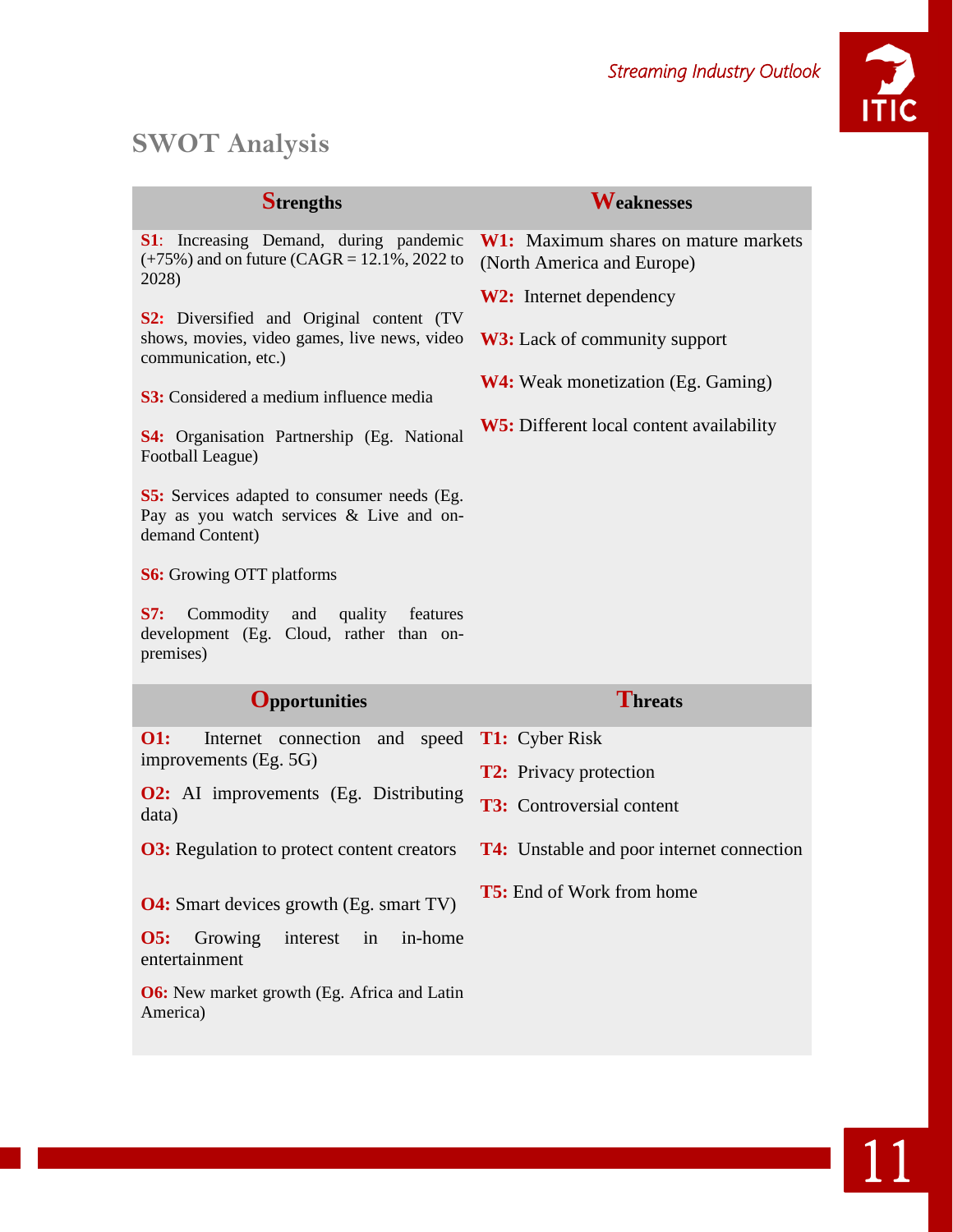

#### **O2&W5:** *Common Content Available for All Users*

By doing this, the users won't need to change their VPN to get access to other countries content (e.g. Currently, the player Netflix has different content in different countries. With this feature, the user will not need to change his VPN to see that kind of content)

#### **O6&W2&T4:** *Associate Internet connection with subscription (like traditional services)*

Cyber security incidents in the telecoms sectors are increasing, ranging from attacks on individual users to financial institutions and the core infrastructures of telecom companies. Consequently, all flowing client data can and has been intercepted or exposed by hackers, which makes a serious dent in client's confidence. The entire sector must commit to better protect itself from these attacks as maintaining clients' trust will be crucial in a data sensitive world.

#### **S7&W3&O1:** *Direct Support*

With internet speed development, the players can improve their client support to an "on time" assistance.

# The Big Players

### **Netflix**

#### **Description**

Netflix, Inc. is a provider of subscription streaming entertainment services. It was founded in 1997, at first as a DVD rental service, by Marc Randolph and Reed Hastings. Only in 2007 did the company launch its streaming media service, with no more than 1000 films.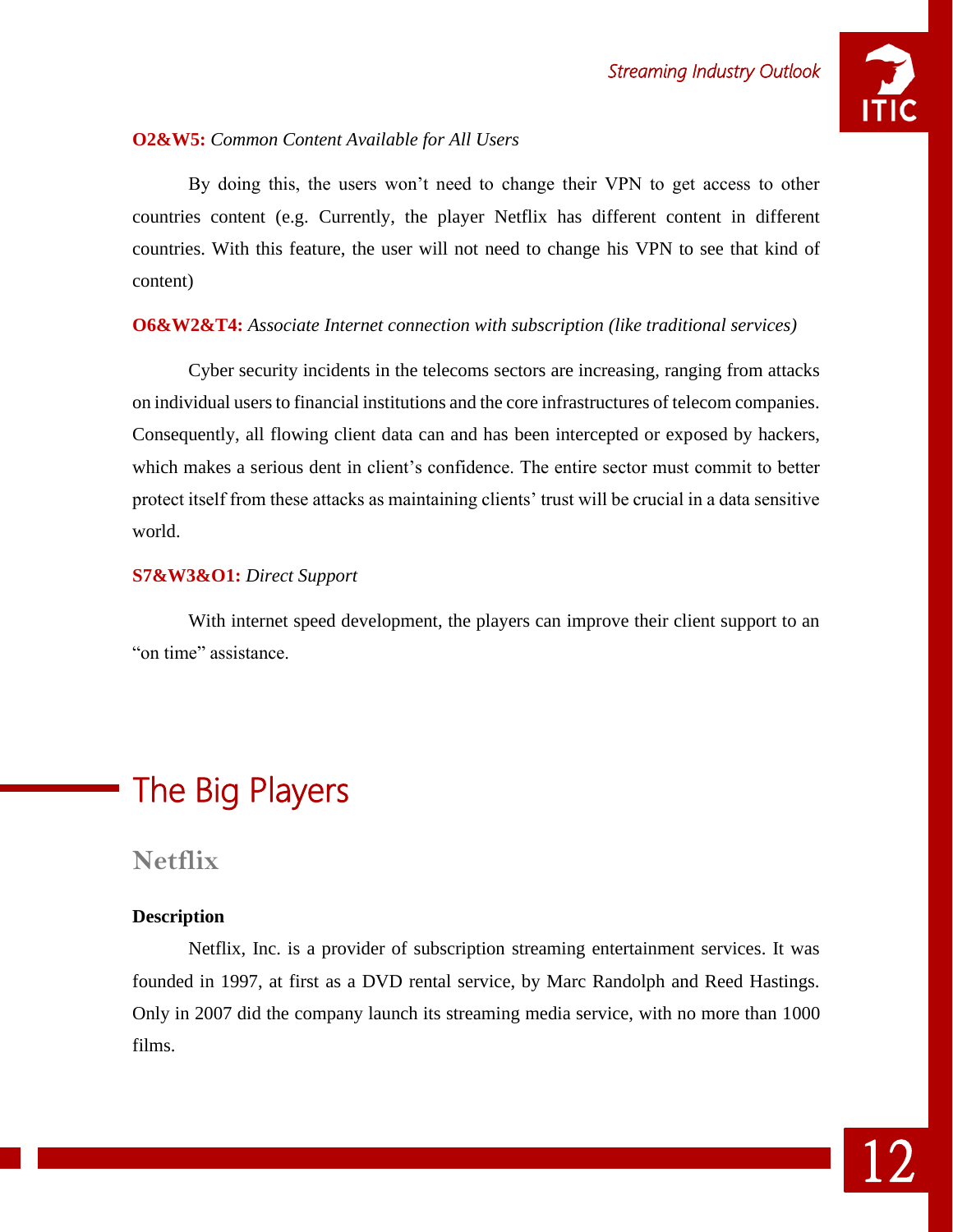#### *Streaming Industry Outlook*



Netflix now operates in over 190 countries, supplying a variety of TV series, movies, and documentaries, across many different genres and languages to its customers. Netflix's customers can watch its content through several Internet-connected devices, including televisions, mobile devices, or computers, and have different streaming membership plans, ranging from \$2 to \$24 per month. At the end of 2021, the company had 222 million subscribers. Netflix, Inc. (NFLX) is also a publicly-traded stock, listed on the Nasdaq and ranked 115th on the Fortune 500.

#### **Strategy**

Netflix's strategy is based on several pillars. To begin with, the company distinguishes itself with exclusive and unique content, produced and distributed by Netflix itself. Shows like House of Cards, The Crown, or many others are a competitive advantage for other streaming companies, as people can't receive those contents elsewhere.

The subscription-based company is also a global enterprise, constantly expanding the list of countries with its services available. It produces content in a wide spectrum of languages and countries, increasing its global reach.

Netflix is a company very focused on innovation, always adapting its services to the new technology and market trends – it started by being a DVD rental service and adapted its business model to become the biggest streaming company in the world.

#### **Financials**

Netflix Inc. (NFLX) is traded at around \$350 at the moment and has \$443.46 million shares outstanding, with a market capitalization of \$155.2 billion.

The stock price recently collapsed, being sliced by half from its all-time highs in November 2021. NFLX dropped over 20% between November and January, as the Nasdaq slowly approached the bear market, and then, on January 20th-21st, collapsed again over 20% overnight as the company's results came public. The drop is justified by the company's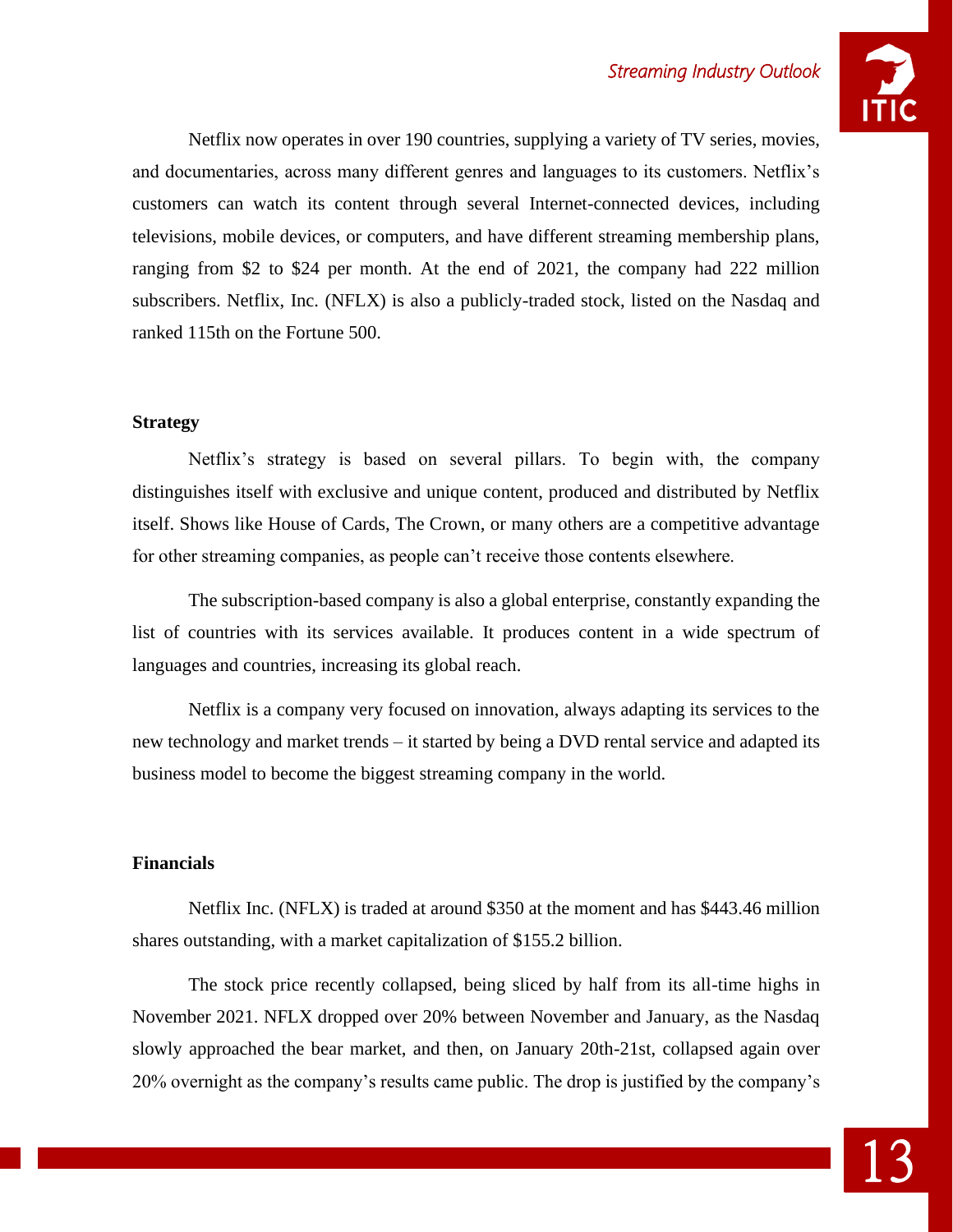#### *Streaming Industry Outlook*



acknowledgment that the increasing competition would affect Netflix's marginal growth, as the increase in subscribers deaccelerated on a YoY basis.

However, Netflix has been showing a significant rise in sales over the last 5 years, growing from \$11.69 billion in 2017 to \$29.7 billion in 2021 – evaluating the company at a 5.3 P/S ratio. It has an operating margin of 20.9% and a profit margin of 17.2%, with a ROA and a ROE of 12.2% and 35.3%, respectively.

Netflix's net income has also been rising non-stop over the same 5-year period, growing from \$559 million in 2017 to \$5.12 billion in 2021. In 2021 alone, the company almost doubled its net income, which rose over 85% compared to 2020. The stock is now trading at a 32.8 P/E ratio, and a forward P/E of 24.4.

The American company presents a 0.97 Debt-to-Equity ratio. Its total assets grew over 134% over the past 5 years, alongside its liabilities, who rose around 86% over the same period. As liabilities' growth is inferior to assets', the company's equity has also been growing, multiplying itself by more than 4x since 2017. As of today, the company is trading at a 9.8 P/B ratio.

The analysts' average target price is \$510.19, a whopping 48% over the current stock price. However, with the Nasdaq entering the bear market recently, and the not-so-positive future growth forecast presented by the company, it must be traded carefully.

## **Spotify**

#### **Description**

Spotify is a Swedish audio streaming and media service provider, founded by Daniel Ek and Martin Lorentzon on April 23rd, 2006.

Spotify leads the audio streaming market, with a current 31% market share, followed by Apple and Amazon Music which, together, have a 28% market share.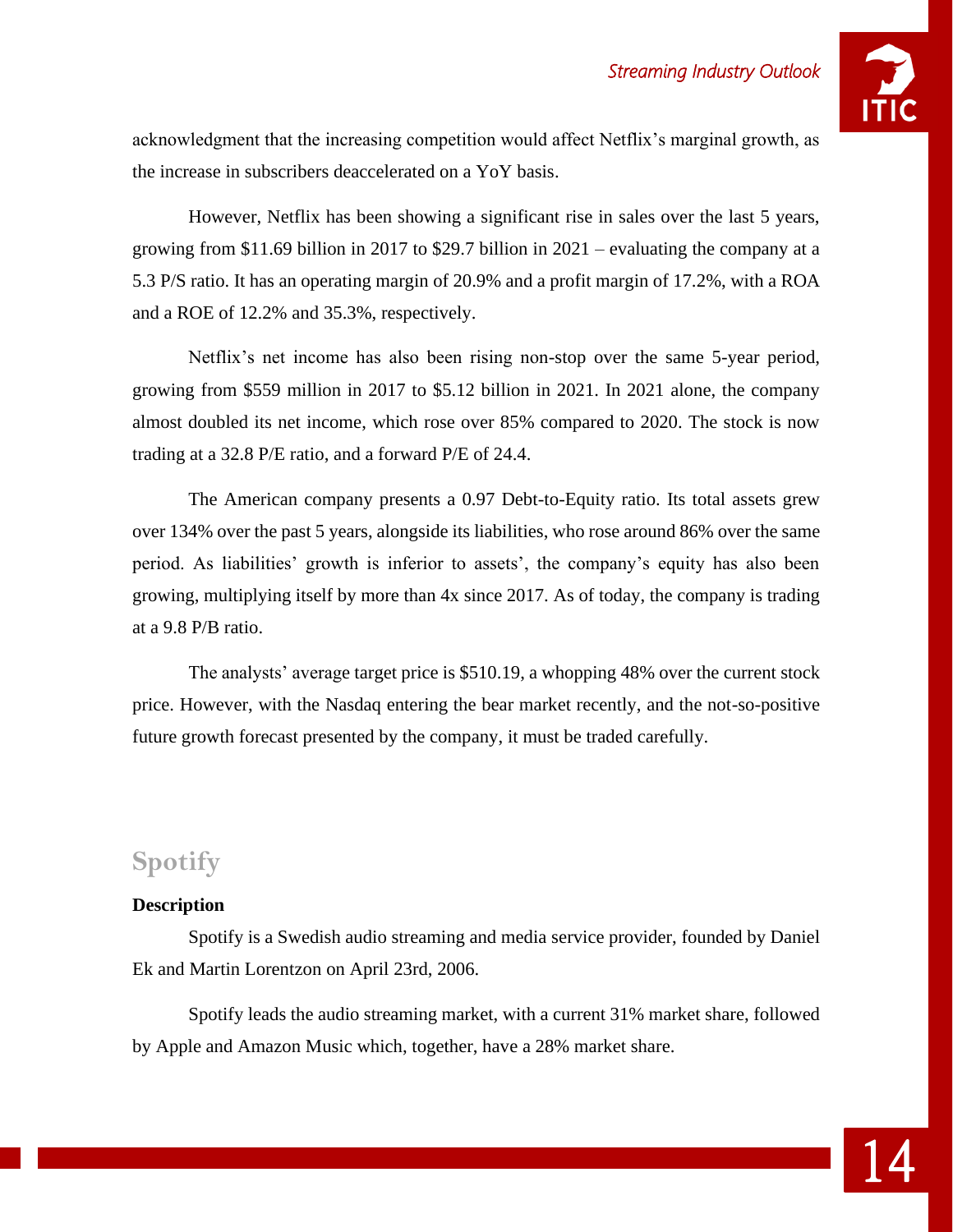

Spotify Technology S.A. is listed on the NYSE, with a current price as of 6th March 2022 of \$135.17 US, down almost 45% YTD. Since late December, Spotify has been through a rocky patch, as a public outrage affected Spotify's number of users due to political motivations regarding controversial podcaster Joe Rogan.

#### **Strategy**

Spotify currently offers a free limited service, also known as freemium, where everything is available for free, but with limited features and ads, which can be upgraded through a monthly paid subscription. Artists are currently paid through Royalties - 70% of Spotify's revenues -, with each time the artist's music is streamed converting to a small amount of money to the rightsholders.

In the future, Spotify wants to introduce a new HiFi mode, with high-fidelity audio, for those searching for better audio quality when streaming through the app.

#### **Financials**

As of 2022, Spotify should finally reach a steadily profitable status, with consensus pointing to an EPS of \$0.60 in Q3 2022, tripling the projected EPS of \$0.20 for Q1 of the same year.

With a 1.69 Beta (5Y Monthly) the company's stock is objectively volatile and risky, however, this could also mean that the reward could be greater than for equivalent stocks.

For the past 6 years, from Dec 2016 to Dec 2021, Spotify's revenue grew by more than threefold, from 3 billion dollars during 2016, to 11 billion dollars during 2021, with constant growth every year – not a single year since 2016 has shown a decrease in revenue.

In 2021, Spotify manage to fix its ROA, which was at an all-time low in 2020, at - 10.2%, which positively increased to -0.5%.

Spotify's D/E ratio shows that the company is mainly driven by Equity, as it currently stands at 0.84. With a quick ratio of 1.36, there is another positive note on Spotify's Debt – The company can pay it anytime soon without any problems.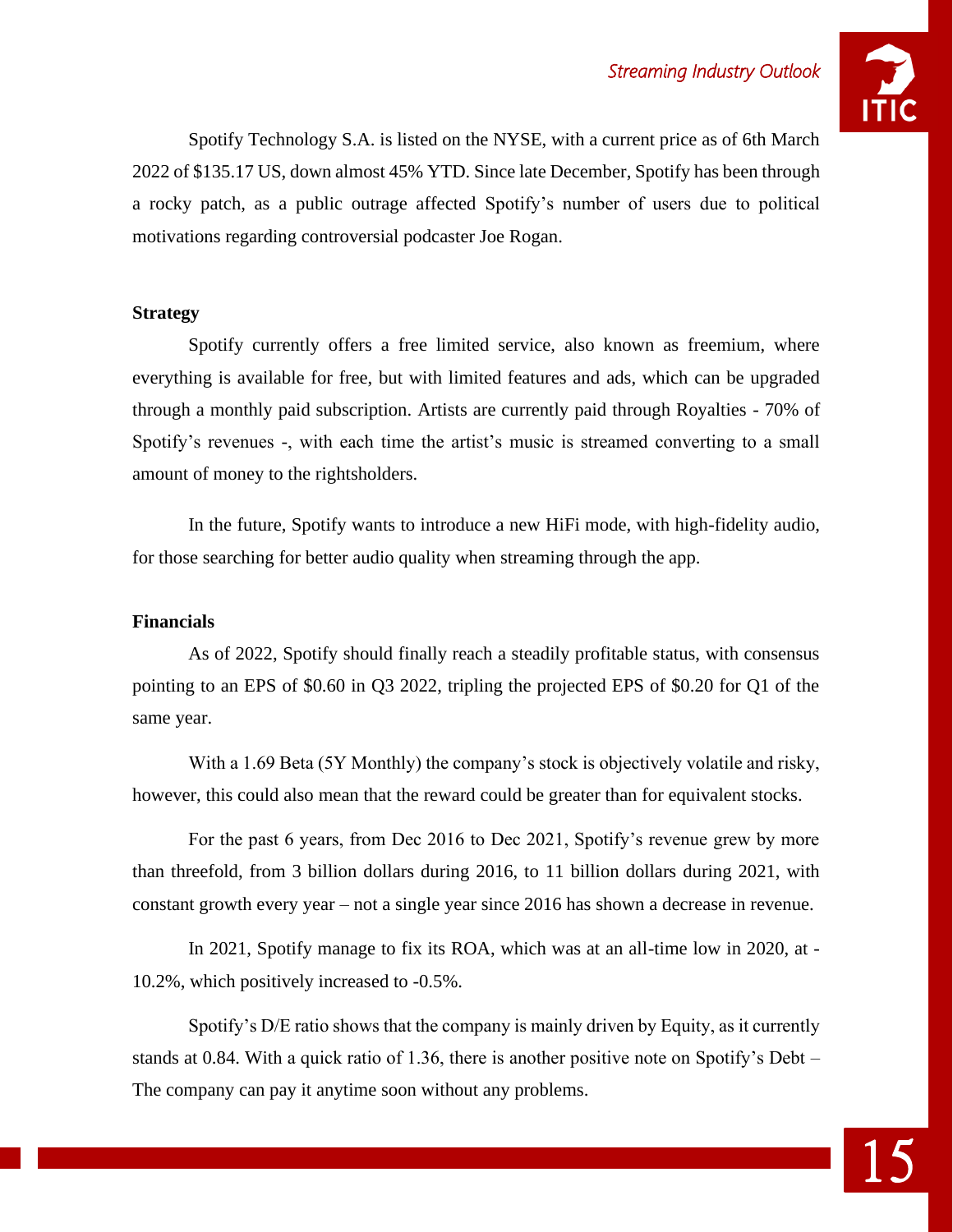

# **Conclusion**

Internet access is increasingly accessible, either because of the decrease in its cost or because of the increase in the number of devices through which we have access. With that said, accessing streaming platforms is getting easier and faster, which stimulates the growth of this industry.

However, this industry faces several obstacles in the political field, with the increase in censorship made by governments or increased bureaucracy and taxation, and also in the field of cybersecurity with computer attacks, piracy, and copyright.

Despite this, this sector, particularly characterized by the existence of large companies that have a high market share, is expected to continue to grow, with a CARG of 12.1%, and with several opportunities that will appear in the coming years, with the development of AI and augmented reality.

In conclusion, despite all the challenges, this sector has enormous potential for growth with a good general upside.

*Tomás Castro, Editor-in-Chief*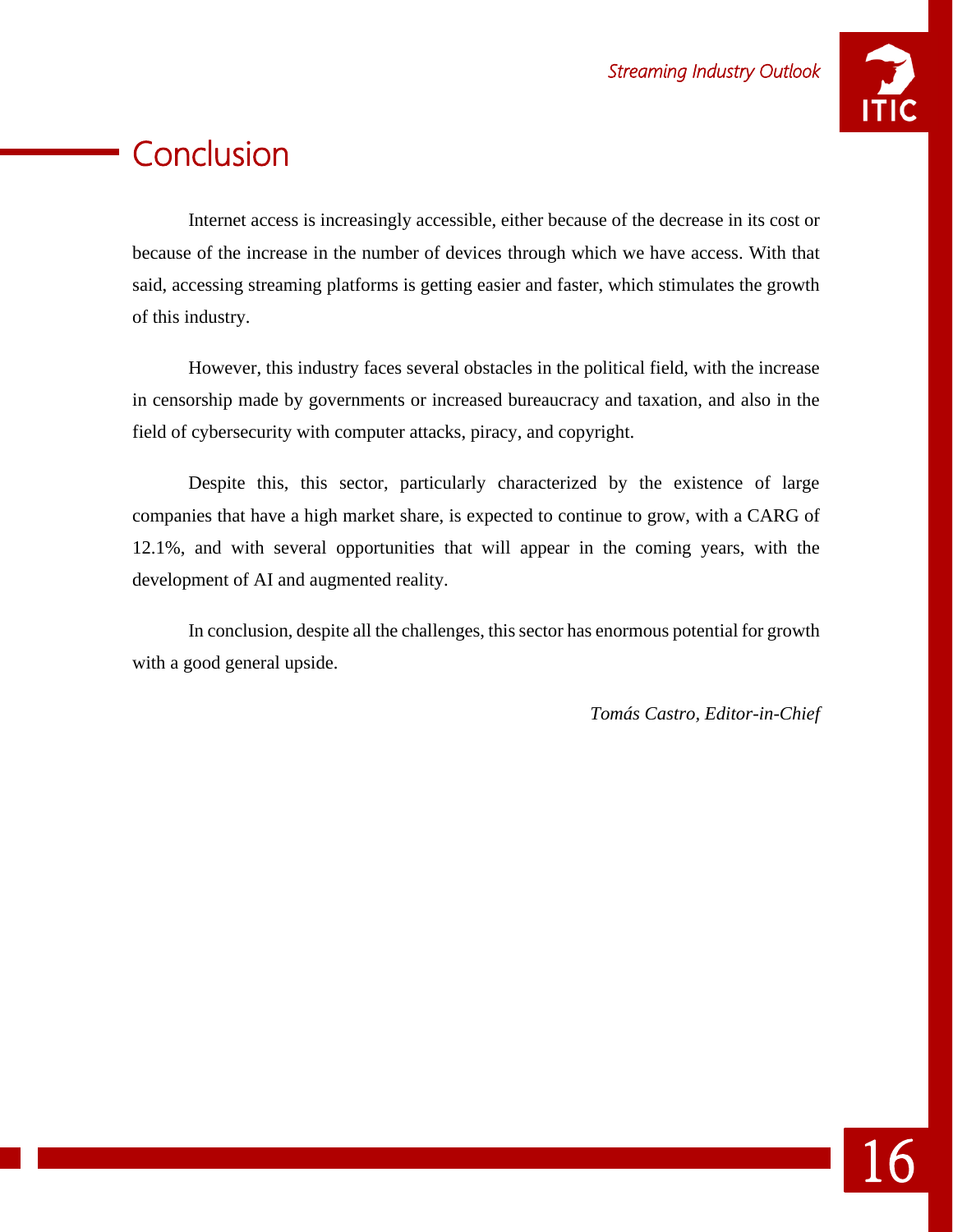

## **DISCLAIMER**

This report was elaborated by Equity Research Analysts from the Research Division of ITIC – ISCTE Trading & Investment Club. ISCTE Business School does not take responsibility for the information expressed in this document. All data was collected by our analysts from Bloomberg L.P. and Thomson Reuters databases and used to generate statistics and graphs in excel software. These graphs are property of ITIC and should not be copied.

ITIC – ISCTE Trading & Investment Club is a Training & Research Association of Finance & Investment, headquartered in ISCTE Business School, Lisbon. Copyright 2017 ITIC – ISCTE Trading & Investment Club. All rights reserved. This report has been prepared and issued by ITIC – ISCTE Trading  $&$  Investment Club for publication globally.

All information used in the publication of this report has been compiled from publicly available sources that are believed to be reliable, however we do not guarantee the accuracy or completeness of this report. Opinions contained in this report represent those of the equity research division of ITIC – ISCTE Trading & Investment Club at the time of publication. The securities described in Equity Research may not be eligible for sale in all jurisdictions or to certain categories of investors.

**No part of this material may be (i) copied, photocopied or duplicated in any form by any means or (ii) redistributed without the prior written consent of ITIC – ISCTE Trading & Investment Club.**